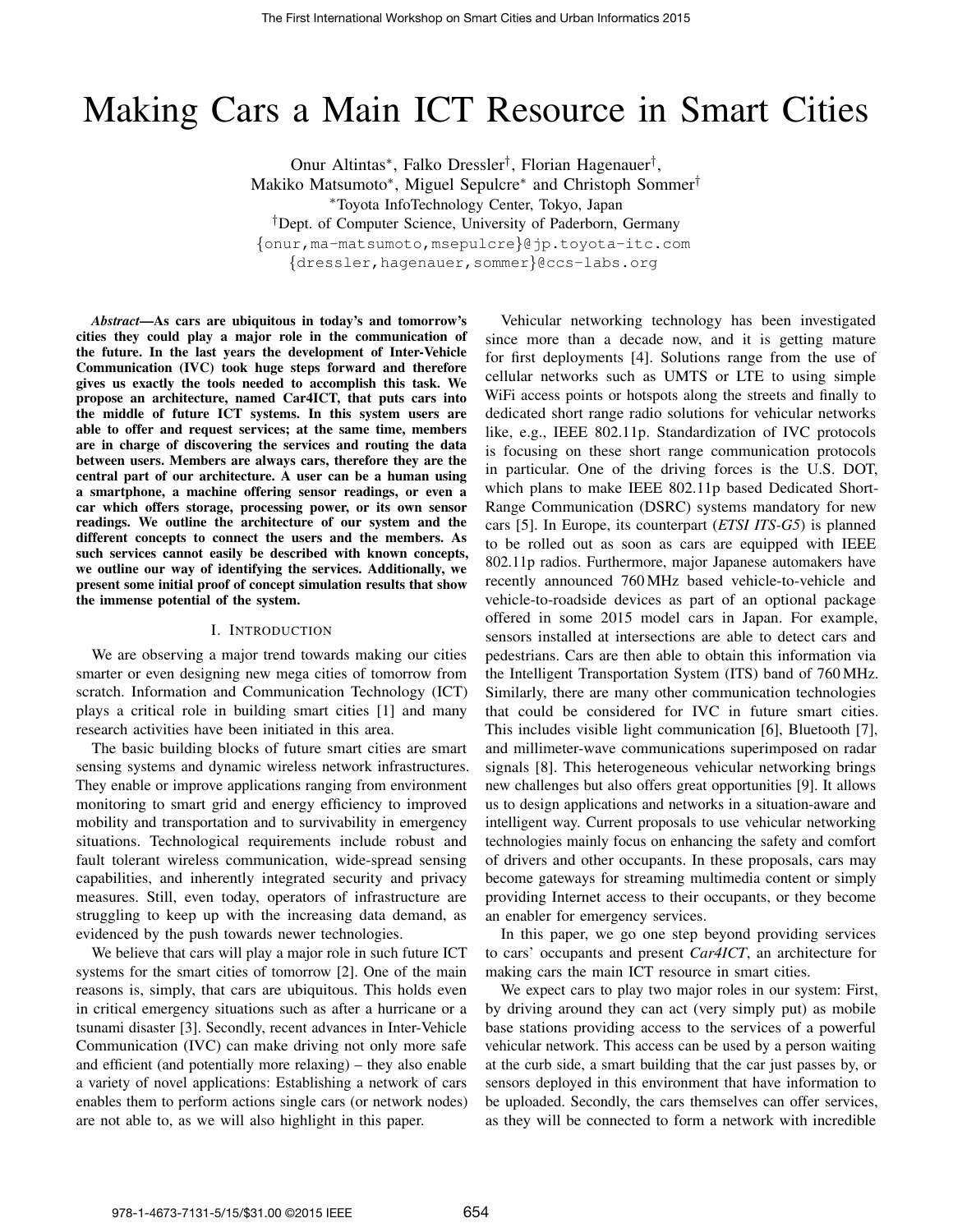

Figure 1. Concept of providing ICT resources in smart cities using mobile and parked vehicles.

processing and storage capacities, as well as sensing capabilities beyond any possible roadside deployment. Such a network formed by cars is different to typical Internet based solutions as it is readily available only in a certain geographical context and during a certain time interval. Parked cars may be used to make both storage and processing capabilities more persistent in time and space. Either way, these networked cars will play a big role in future cities by enabling a multitude of services.

We observe some first activities towards turning vehicles into a larger scale networked system. However, current approaches focus on single, specific applications or require high penetration rates which is a problem in early market introduction or disaster situations. Our Car4ICT architecture is able to support a huge variety of new applications independent of infrastructure.

Figure 1 outlines our concept. As can be seen, users are establishing their connections via the cars in the surroundings. In the top right part a user in a house gathers a sensor reading from a smart sensor along the road, while in the bottom right corner a user connects to the Internet via a car. The left part of the figure shows data stored in multiple cars. It can also be observed that the bottom left car offers various services itself, including storage, processing power and its own radar sensor. Therefore it takes part in the network as a member (discovering services, relaying messages) and – at the same time – as a user (offering services).

In the scope of this paper, our focus is on storage and distributed processing. Yet, the architecture is extensible and flexible, thus, it can be used as a base for many other applications such as distributed sensing. In particular, we are interested in support for environment monitoring, smart grid and energy efficiency, and improved mobility and transportation options – even in emergency or disaster situations.

Our main contributions can be summarized as follows:

- We, for the first time, motivate the use of cars as a main ICT resource in smart cities;
- based on a number of use cases, we detail a network architecture going beyond current information-centric networking systems that supports a variety of applications even in disaster situations when no other infrastructure is available (Section III);
- we present a set of initial performance results outlining the capabilities of our architecture (Section IV).

# II. RELATED WORK

Vehicular networking solutions have been investigated since more than a decade now [4]. Main emphasis was given to improving the driving experience. This includes solutions to improve road traffic safety, driving efficiency, and even entertainment solutions. The underlying network protocols and architectures are mostly congestion aware broadcast protocols such as Decentralized Congestion Control (DCC) [10]. Early work on ad hoc routing in vehicular networks demonstrated that routing works only in very local contexts, thus, clustering solutions have been investigated as an enabling technology [11]. Most recently, we also observe a trend towards heterogeneous networking, i.e., the use of multiple communication technologies depending on the kind of message transmission [9].

The idea of using cars and their communication capabilities to form networks has been considered numerous times: Gerla et al. propose the concept of a vehicular cloud [12]. The focus of their work is not on external users who use the services provided or enabled by vehicles, but on autonomous driving. Such a vehicular cloud should provide all sensor data and other information which is needed for autonomous vehicles. Furthermore, the establishing of clusters of parked vehicles to form an information hub has been investigated [2]. In this work, parked cars are organized using virtual coordinate based routing concepts in combination with inter-domain routing to provide network connectivity and data management. Users are then able to store data inside this network and retrieve the data later on. Another, already existing system is proposed by Barros [13], which uses mesh routing across cars to provide Internet access. Most recently, Baron et al. proposed a centralized solution that coordinates delay-tolerant transfer of bulk data, e.g., between data centers, via a vehicular network [14].

We go one step further and enable a large-scale vehicular network to provide services to other cars, outside users, and even sensor systems in future smart cities. Thus, we need to rely on specific means of identifying these services in a location-based approach.

For content identification, future Internet research has lead to concepts such as Information-Centric Networking (ICN) [15] and Named Data Networking (NDN) [16]. The idea is to associate content with unique names. The application of ICN to vehicular networks, for example, has been proposed in [17]. The authors aim to modify the WAVE stack by replacing IP with a new protocol. Therefore, this proposed protocol works only for IEEE 802.11p and not for heterogeneous networks.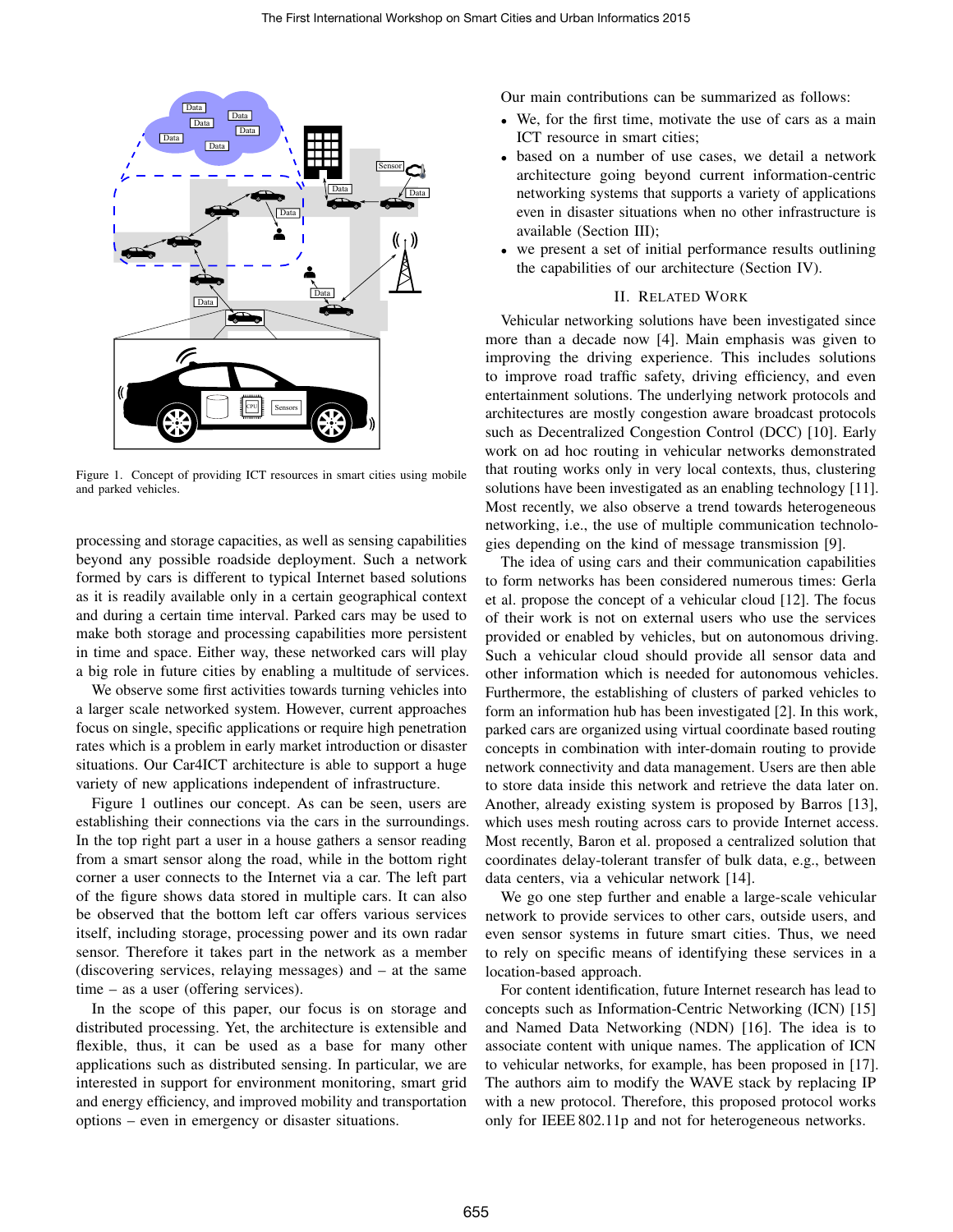Grassi et al. propose a scheme to bring the concept of NDN to the vehicular domain [18]. They evaluated their scenario with two applications and using IEEE 802.11p based communication in a vehicular testbed. Wang et al. follow the same idea [19]. They extensively evaluate a single application collecting traffic statistics using NDN. Yet, both approaches only aim for a rather limited set of applications. Most recently, a system named *Internames* has been presented [20]. All names are mapped to locations and the needed protocol to reach them. *Internames* is envisioned to work with all kinds of approaches including IP, cellular, and ad-hoc networks.

In contrast, our architecture tries to act as a base for a multitude of applications. Current ICN and NDN solutions fall short when it comes to the specific requirements in the very dynamic and disruptive environment of vehicular networks. Yet, we build upon concepts described in these approaches such as the association of items with hash tags.

# III. THE CAR4ICT ARCHITECTURE

In the following, we outline the concepts of the Car4ICT architecture. We start with some use cases from which we can derive some basic requirements before discussing the architecture in depth. We conclude this section with a detailed look at the service announcement and discovery procedures.

### *A. Motivation and Use Cases*

Let us assume we have an additional network of driving vehicles available on the road. This network would be available almost ubiquitously in future smart cities. It could also complement the available WiFi access points, hotspots on the streets, and cellular networks based on UMTS (3G) or LTE (4G), where these are available. Where no pre-installed infrastructure is available or where it is overloaded, this network would still be able to work. This additional network can be made available to users. They might also exploit the movement of a car when there is no other connection available having the cars take the information to the right spot or at least to a point where connectivity to the destination is readily available.

We envision such a network consisting of cars that act as central entities in future ICTs systems. In the proposed architecture users are able to use the network to offer and request *services*. To give some examples for such services, a user could offer storage space, unused CPU power, or access to smart sensors. Other users would then be able to request these services, e.g., to process large amounts of data on the go. In our architecture, cars also play the role of coordinators by receiving such service offers and storing them until a user requests them. The user then gets a list of others who provide the requested service. Finally, the network relays the data between the user who offers the service and the one who requested it.

A simple example use case for such a network would be a tourist who wants to quickly store more pictures than can be kept on her camera. Because she has no data plan in the foreign country, she is not able to use one of the existing cloud storage providers. In our vision the tourist is able to connect via a short range radio (e.g., WiFi or Bluetooth) to any Car4ICT-enabled car that is passing by, transmitting a request for secure replicated storage. The car quickly compiles a list of known cars offering storage and sends a reply. Now the tourist can use the Car4ICT network to store select pictures on one or more of these cars. Similarly, when the tourist is back at the hotel she can query any passing Car4ICT-enabled car to download the pictures back onto any device.

This very simple example can easily be extended to very complex ones in which smart sensors in future cities request actions such as further post-processing in order to validate measurements in disaster scenarios. As no network infrastructure might be available in this situation, the few remaining cars are able to establish a new network on demand using all available communication technologies in addition to their ability to store-carry-and-forward the data.

## *B. Architecture*

The basic architecture we propose consists of two entities interacting with each other. The first kind of entities are the cars which create the network, the *members*. They are responsible for looking up services and propagating messages through the network. Additionally, each car can act as a gateway for the second category of entities, *users*, which connect to the network to offer and request services. Such a user might be human, e.g., a person close to a car who makes use of Car4ICT services by accessing the network using his smartphone. If a user connects to the network like this, it is most likely that he makes use of short range radio communication such as WiFi or DSRC. Another type of user would be a machine, for example a sensor in the car itself which offers temperature, humidity, and air quality readings (allowing, e.g., people to generate small scale weather and, to many of us even more important, allergen and environment pollution maps by aggregating such sensor readings in an area). Similarly, automated systems can use the Car4ICT architecture in true Machine-to-Machine (M2M) fashion. Note that a car can be both entities at the same time, for example by being member as described before while also being a user by offering some of its sensor readings.

Before being able to use the system a user has to be verified. This is done by sending a message including the user's credentials to any member (i.e., any Car4ICT-enabled car) which then replies with an individual grant. Afterwards, the user is able to offer or request services via the network. There exists a multitude of possible services covered by our architecture, e.g., data storage, distributed computing, sharing messages with a specific region, or retrieving sensor readings. Individual cars are responsible for storing known offers in a local service table and sharing them with neighbors. If a user requests a service, a car queries its local table; if not found there are different options to further enhance the success rate: The car can forward the query to other cars or cars could share their service tables proactively to reduce the possibility of failures. As some cars are also equipped with devices capable of establishing a cellular link, it could also be possible to maintain a central server via which offers can be shared by a large number of cars.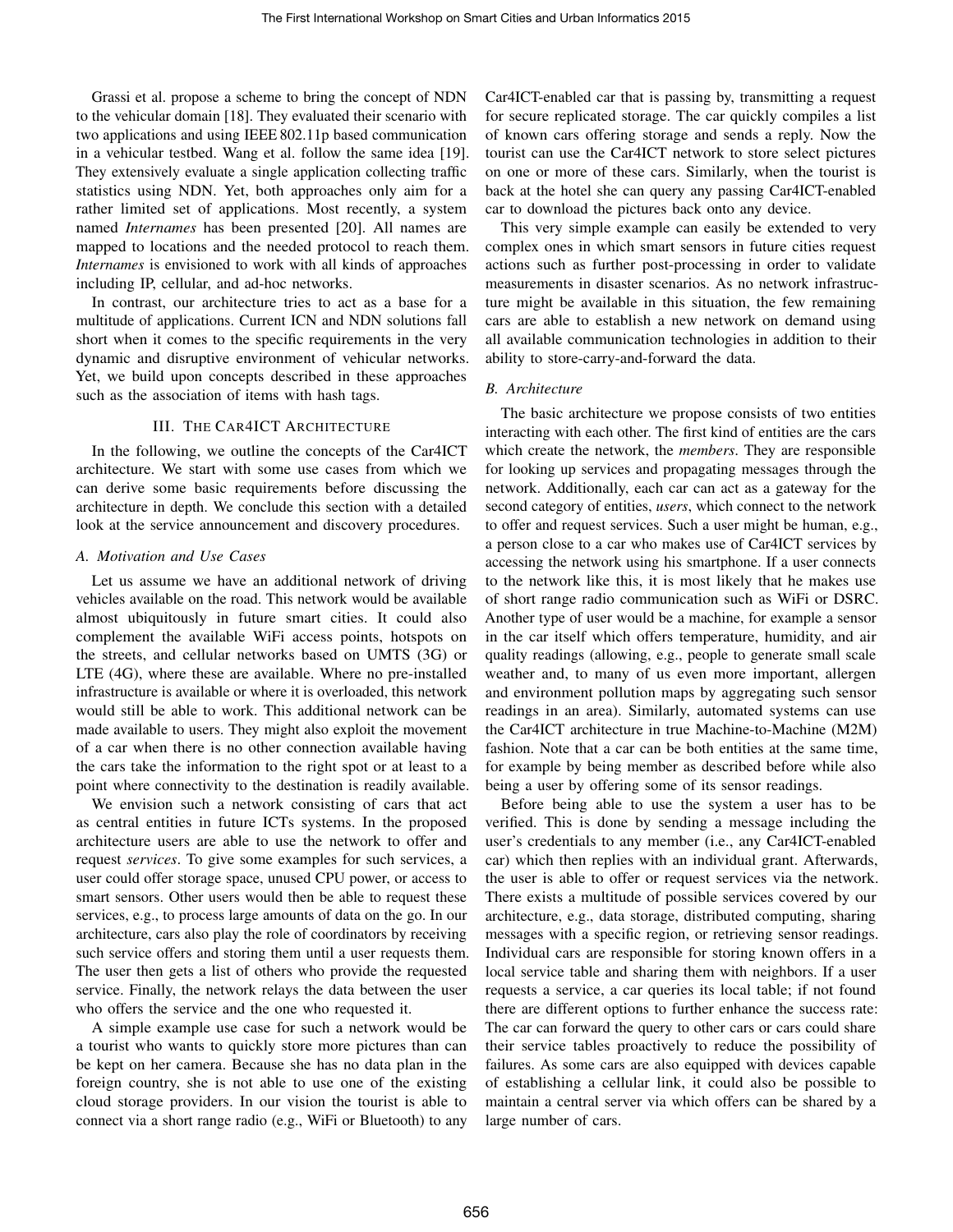

Figure 2. An overview of the control plane of the proposed Car4ICT system.

Figure 2 shows the control plane of the Car4ICT network. A user sends access messages/requests to a member, a member replies with a grant/replies. Between members the service tables can be exchanged to allow for a faster service discovery. Additionally, an offer can also be sent via a cellular network to a central repository.

We need to emphasize that the final choice of the used communication technology is up to the user. Depending on metrics like delay, connectivity, and cost, the user might want to rely on provided ad hoc communication or on a more costly LTE data connection.

# *C. Access Process*

The typical process of a user requesting a service and getting an answer from the network is outlined in Figure 3:

- 1) After receiving a broadcast from a car passing by, the user may initiate the connection to the network by sending security credentials to the car.
- 2) The car verifies that the user is indeed allowed to use the network – this can, for example, be done using certificates. A positive answer includes an access grant.
- 3) After receiving the grant, the user can send a request message including an identifier of the service to the car.
- 4) The car checks its local service table if it already knows an entity providing this service. If it was successful, an answer is sent back including the ID of the service. If not, the car may initiate a search, first using short-range radio communication and an expanding ring search algorithm; and, secondly, if sufficient incentive exists, even using its own or a neighboring car's LTE uplink in order to locate more distant service providers. In the end the result will be a list of users who offer the service and the respective cars via which it is possible to reach the user.
- 5) The user receives the list of services and decides which to use, e.g., using parameters like timeliness or location to make its decision. The car network takes care of the data transfer, be it via some ad-hoc routing protocol, via store-carry-and-forward, or by using cellular connections.

## *D. Identifying Services*

For identifying services, we selected a hash tag plus meta data based system because of its flexibility and extensibility, following the concepts discussed also in the ICN context [21].



Figure 3. Offering and requesting a service.

Each service is first of all uniquely identified using a hash tag. This hash tag can either be a hash of the content, e.g., when considering a data file, or a special tag when pointing to a specific service such as CPU power, storage, or sensor readings. Using such hash tags, users and cars can already start announcing and using available services.

The hash tag, however, is not able to carry information about the geographical context and certain time constraints. Therefore, additional meta data can be added such as a location tag. The combination of hash and location tag now allows to specify location-dependent services.

Some examples services identified by their hash tag plus meta data are depicted in Figure 4. In this example, *file1* is available at three different locations provided by different users. Pictures of type *image* are hosted by two users.

In order to announce or query services, first, the corresponding hash tag has to be identified. This is done by looking up the hash in the local service table. Meta data including geographic information can be used to make the query more specific.

| Hash tag    | Meta data                                                   | User |
|-------------|-------------------------------------------------------------|------|
| hash(file1) | $type = video$ , $size = 2GB$<br>$location = Tokyo$ ,       |      |
| hash(file1) | $type = video$ , size = 2GB<br>$location = Tokyo,$          |      |
| hash(file1) | $location = Paderborn, type = video, size = 2GB$            |      |
| hash(file2) | $type = image$<br>$location = Tokyo$ ,                      |      |
| hashfile2)  | type = image, size = $500MB$                                | 12.  |
| <b>CPU</b>  | $location = Paderborn, type = ARM$                          |      |
| Storage     | $location = Paderborn, type = hours, size = 78GB$           |      |
| $\ast$      | hash(file1)<br>$type = image$<br>$\ast$<br>1, 12<br>1, 3, 7 |      |

Figure 4. Three examples of identifier usage – two for an exact match using the hash and one for subset matching.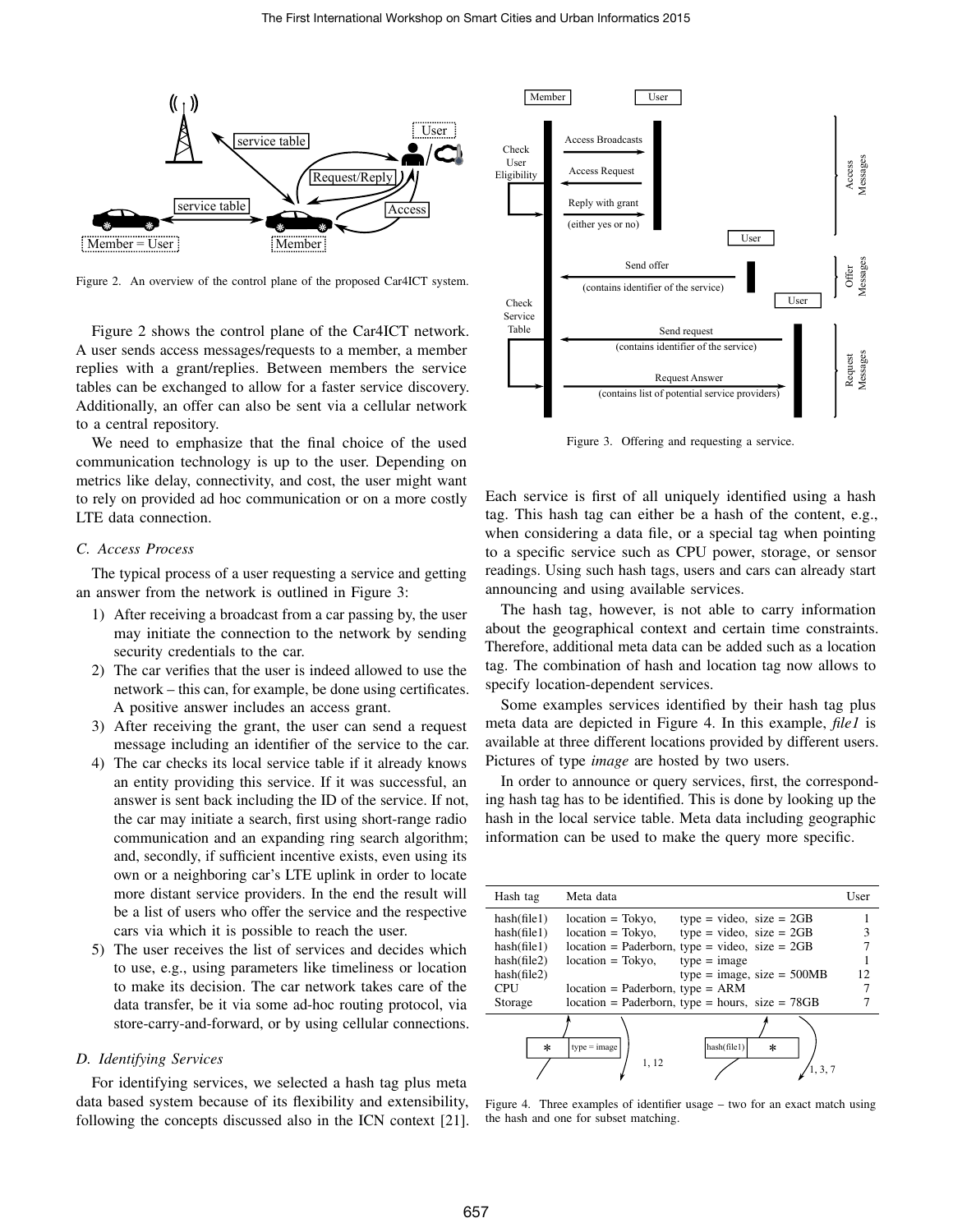## *E. Service and Neighbor Tables*

All the service tables stored at the cars are continuously updated. Our system considers the following options to add entries to these tables and to prune them, respectively.

*1) Adding New Neighbors and Services:* Members learn about new services by overhearing service announcements from others. However, this does not necessitate additional messages. All current proposals for inter-vehicle communication including the IEEE and ETSI standards assume a periodic exchange of cooperative awareness messages [22]. These messages are called Cooperative Awareness Messages (CAM) in Europe and Basic Safety Messages (BSM) in the U.S.; essentially, these messages can be regarded as a helper instrument for maintaining neighbor information. Based on this neighborhood information, we assume to be able to establish additional service tables by piggybacking this data onto these messages. If, however, a service is not yet known to a car when being searched, the car has, as previously mentioned, different options like querying neighbors or searching a central repository. Similar techniques have been used in the scope of mobile ad hoc routing protocols.

*2) Pruning Outdated Information:* Information about services needs to be updated from time to time. If a car has not received any update to a service, it will be removed from the table by means of a timer. As the network as a whole strongly depends on the correct association of services to geographical regions as well as to cars and users within that region, services also have to be pruned if the car leaves the corresponding geographic domain.

#### IV. SIMULATION STUDY

#### *A. Simulation Environment*

We developed a first version of this system for the open source vehicular network simulator *Veins*. It provides support for DSRC, while the newly developed extension *Veins LTE* [23] adds support for LTE. We performed simulations in a challenging Manhattan grid scenario. Every street was bordered immediately by buildings acting as radio obstacles. The road and building dimensions were taken from real downtown Manhattan. In the simulation we put 15 users of which five offered a service and five requested this exact service. The remaining five users send offers for different services. Table I shows the parameters used in the simulation.

#### *B. Implemented Protocol Behavior*

The following Car4ICT service discovery protocol is a proof of concept to show that, with simple steps, the idea of Car4ICT is already working:

- 1) Cars broadcast their position to users in a fixed interval and users are able to reply and receive a grant.
- 2) Preconfigured users periodically send offers that they provide a certain service. Cars store this offer in their service table and periodically exchange these tables (denoted as the *service table broadcast interval*).
- 3) A different set of users periodically request the exact same service.

Table I USED SIMULATION PARAMETERS.

| Parameter                                           | Value                 |  |
|-----------------------------------------------------|-----------------------|--|
| simulated area                                      | $0.7$ km <sup>2</sup> |  |
| average number of equipped cars per km <sup>2</sup> | $85 - 415$            |  |
| total number of users                               | 15                    |  |
| number of users requesting                          |                       |  |
| number of users offering                            | 5                     |  |
| <b>IVC</b> technology                               | IEEE 802.11p          |  |
| IVC maximal transmit power                          | $10 \,\mathrm{mW}$    |  |
| simulation duration                                 | 80s                   |  |
| service table broadcast interval                    | $0.1 - 10 s$          |  |
| neighbor table entry lifetime                       | 10 <sub>s</sub>       |  |
| service table entry lifetime                        | 10 <sub>s</sub>       |  |
| user request interval                               | 2s                    |  |
| request timeout                                     | 30 s                  |  |

- 4) If the car is aware of a matching offer the user gets this information.
- 5) If a user gets a positive reply to its request it logs the delay since the first request. We call this delay the *discovery latency*. In case the car did not know any user offering the service the user tries again in 2 s.

## *C. Selected Results*

In Figure 5 we show, in the form of an eCDF, how long it takes a user to get a successful reply for his service request with different traffic densities (vehicles per  $km<sup>2</sup>$ ). As can be seen, the traffic density influences the discovery latency. This effect can be more clearly observed in the zoomed in part in Figure 5. For high densities it takes no more than 2 s to match 99 % of service requests to a corresponding offer. For a density as low as 85 vehicles per  $km^2$  (corresponding to a market introduction scenario), only 90 % are successfully matched in the first two seconds and 99 % in 12 s.

We therefore investigate if a smaller service table broadcast interval might help improve the system for low traffic densities. We plot the results in Figure 6, using intervals down to 0.1 s. As can be seen, exchanging service tables every 1 s



Figure 5. The discovery latency until a service is found for different traffic densities. The service table broadcast interval was set to 10 s. The inlay shows a zoom to the first 5 s.